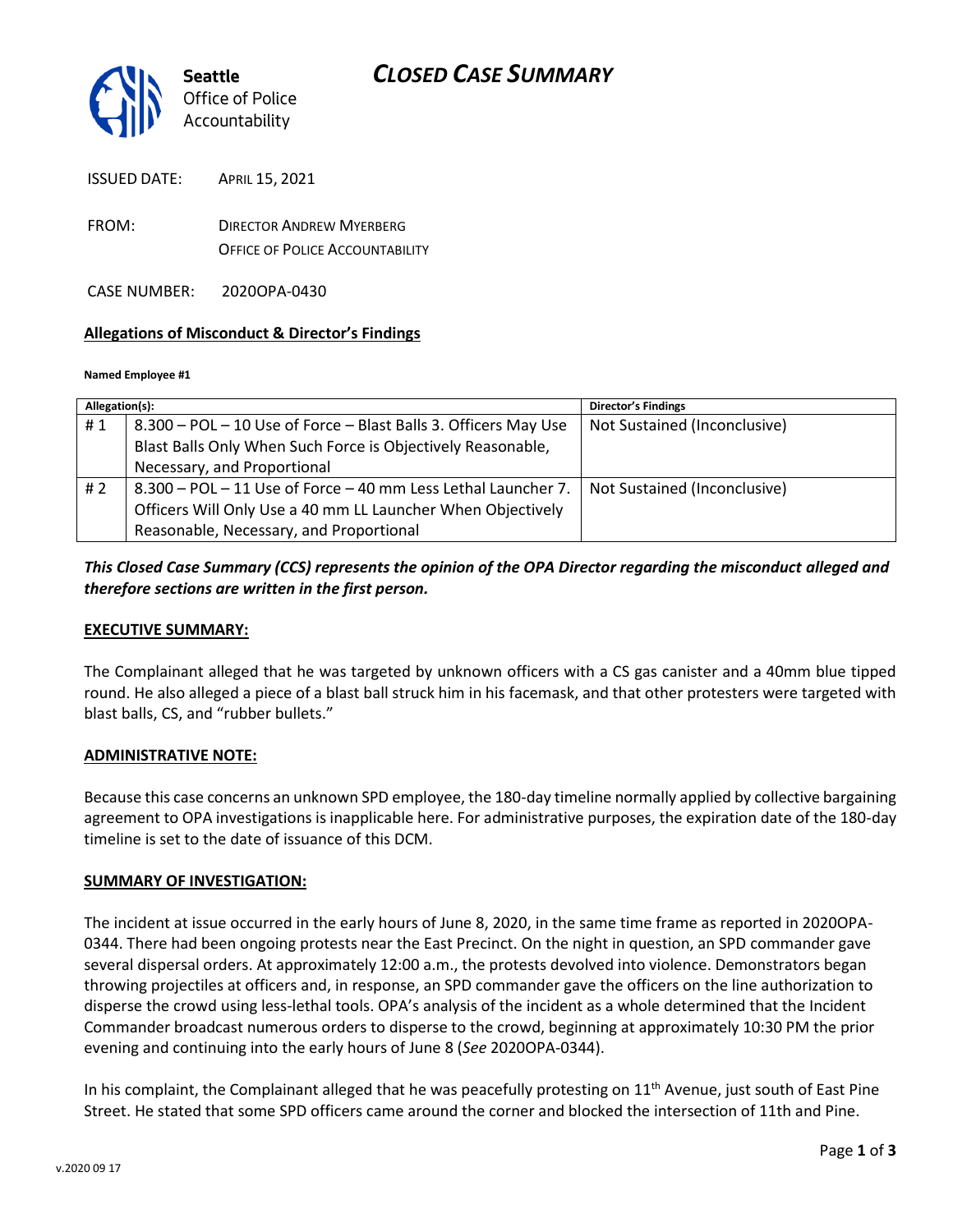

# *CLOSED CASE SUMMARY*

OPA CASE NUMBER: 2020OPA-0430

After about thirty minutes, the officers deployed CS canisters and used impact weapons, such as 40-mm blue nose rounds, to disperse the crowd.

The Complainant did not recall hearing any dispersal orders prior to the officers' use of force. He believed the officers were trying to clear the crowd. He alleged a CS canister was thrown near him, he was impacted by a 40-mm blue nose round, and he was hit by a piece of blast ball in his facemask. He did not allege any injuries. The Complainant did not know the identity of any of the officers.

OPA attempted to determine who the involved employees were by reviewing Body Worn Video (BWV) of employees who were at the incident. After reviewing BWV, OPA could not identify the specific employees that the Complainant alleged targeted him, nor could it identify the Complainant in any of the BWV based on a verbal description the Complainant gave of himself. Moreover, because the incident occurred late at night, it was difficult to identify individual protestors from the video footage.

BWV from Witness Officer #1 (WO#1), who was at the incident location, showed that officers had pushed the crowd of protestors west on East Pine Street and a group of officers blocked the intersection of  $11<sup>th</sup>$  Avenue and East Pine. A standoff ensued between SPD and National Guard personnel and a large group of protestors.

Reports were broadcast and disseminated regarding an individual carrying a "handgun" in the crowd. Officers were able to identify the person and pointed him out in the crowd of protestors. Officers deployed blast balls and CS (prior to the City's ban on CS). OPA reviewed a list of officers who deployed 40-mm "blue nose" rounds at protestors and was unable to identify any of the officers deploying "blue nose" rounds at 11<sup>th</sup> Avenue, south of East Pine Street.

BWV from Witness Officer (WO#2), who was also at the incident location, captured radio communications and the officers' conversations about targeting a man with a gun in the crowd. Fireworks and projectiles were being thrown at the officers when WO#2 deployed a blast ball. At least four other Witness Officers' BWV showed them deploying blast balls as well. The Complainant could not be identified among the protestors in any of these BWV recordings.

The investigator interviewed Witness Officer (WO#3), who was at the incident location. WO#3 recalled targeting an assaultive suspect. The suspect had thrown an unknown object at WO#3 and collected shrapnel from the street. The suspect ran east on Broadway, and WO#3 feared the suspect would step out from behind cover and attempt to assault officers. When the suspect appeared again, he started an overhand throwing motion. WO#3 targeted him with several rounds from a FN303, a nonlethal launcher similar in function to the 40mm. WO#3 believed the use of the force to be effective and ceased force as soon as the suspect ran away.

WO#3 also recalled targeting numerous individuals who were throwing objects at the officers and National Guardsmen. WO#3 targeted individuals who tried to kick or throw CS canisters at the police line and an individual who aimed a green laser at the police line, adversely affecting the officers' vision and potentially causing an injury.

#### **ANALYSIS AND CONCLUSIONS:**

#### **Named Employee #1 - Allegation #1**

*8.300 – POL – 10 Use of Force – Blast Balls 3. Officers May Use Blast Balls Only When Such Force is Objectively Reasonable, Necessary, and Proportional*